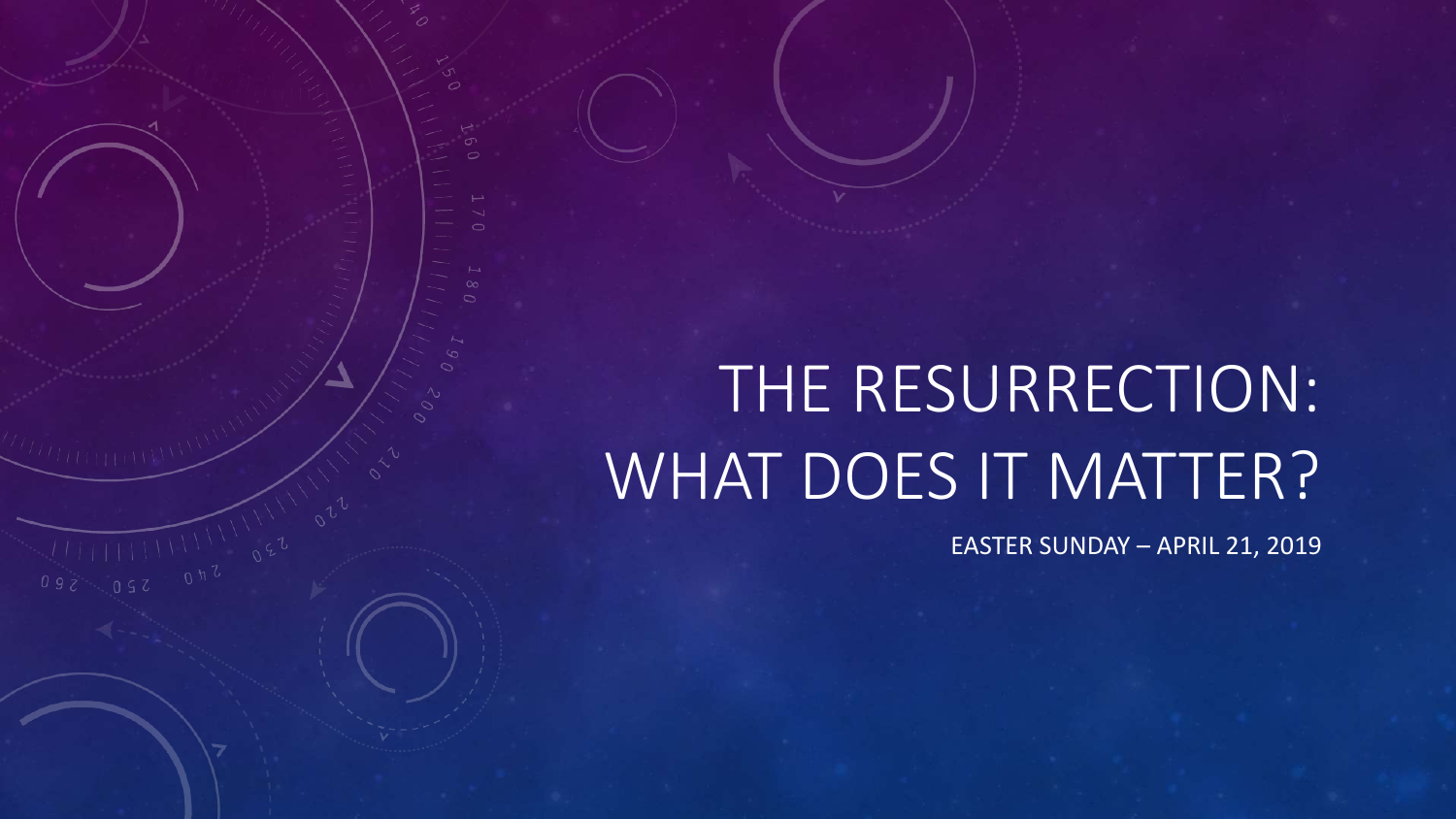THE RESURRECTION: 1.Splits History – B.C. / A.D. 2.Validates Jesus' Identity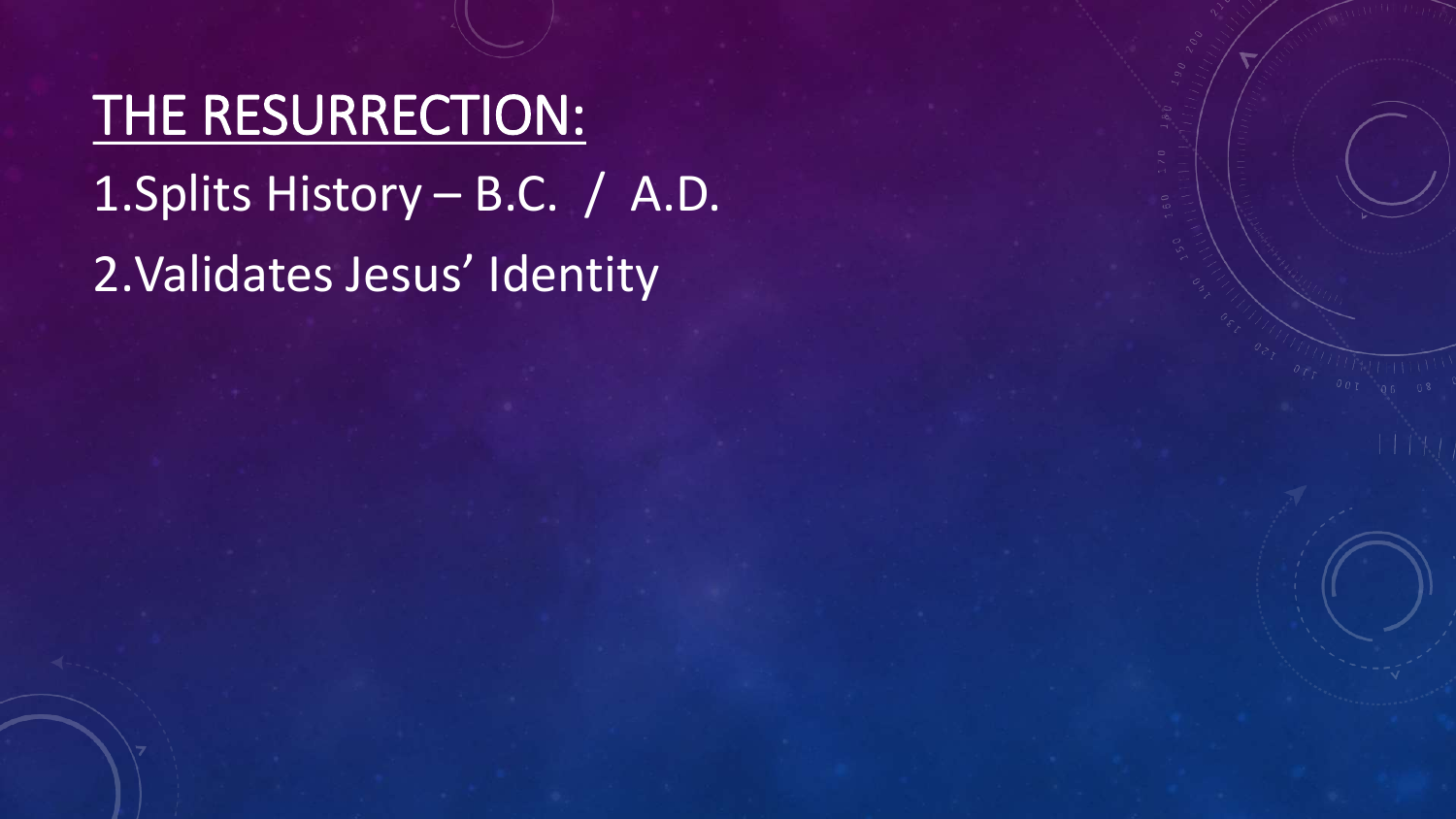#### ACTS 13:32-37 (NLT)

<sup>32</sup> "And now we are here to bring you this Good News. The promise was made to our ancestors, 33 and God has now fulfilled it for us, their descendants, by raising Jesus. This is what the second psalm says about Jesus: 'You are my Son. Today I have become your Father.'

<sup>34</sup> For God had promised to raise him from the dead, not leaving him to rot in the grave. He said, 'I will give you the sacred blessings I promised to David.'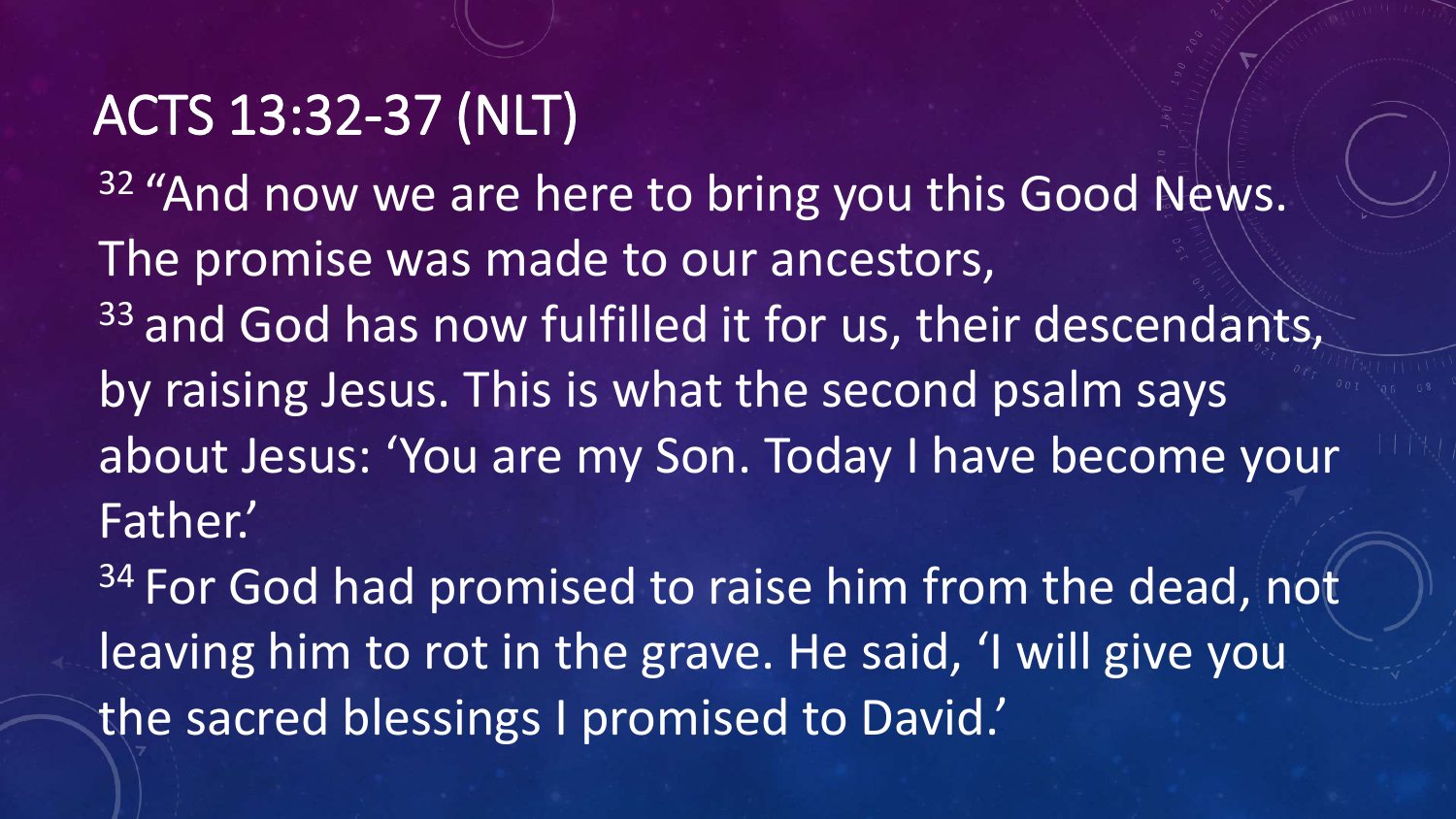#### ACTS 13:32-37 (NLT)

35 Another psalm explains it more fully: 'You will not allow your Holy One to rot in the grave.' 36 This is not a reference to David, for after David had done the will of God in his own generation, he died and was buried with his ancestors, and his body decayed. <sup>37</sup> No, it was a reference to someone else - someone whom God raised and whose body did not decay.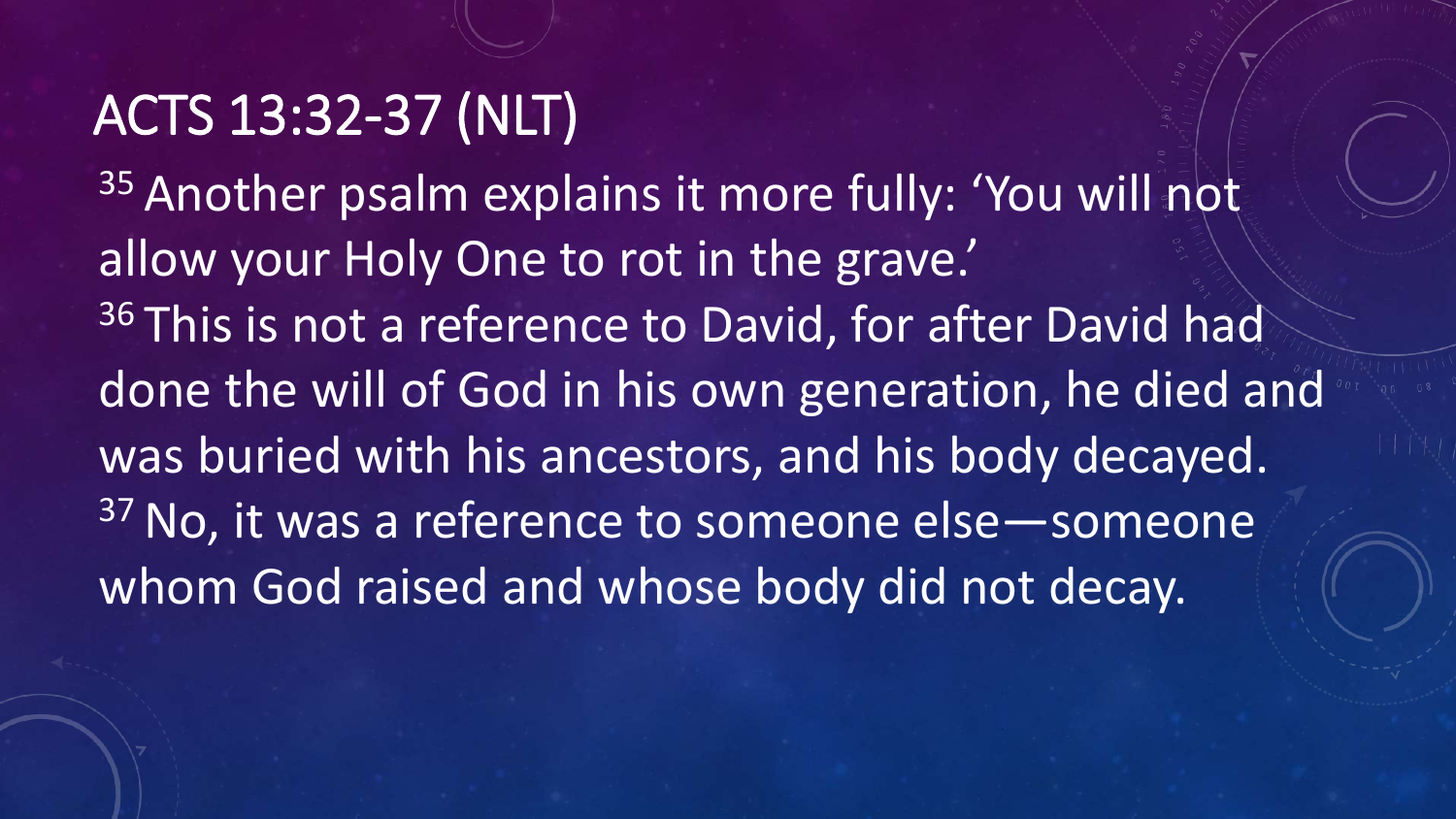#### LUKE 7:20-23 (NLT)

<sup>20</sup> John's two disciples found Jesus and said to him, "John the Baptist sent us to ask, 'Are you the Messiah we've been expecting, or should we keep looking for someone else?'"

 $21$  At that very time, Jesus cured many people of their diseases and illnesses, and he cast out evil spirits and restored sight to many who were blind.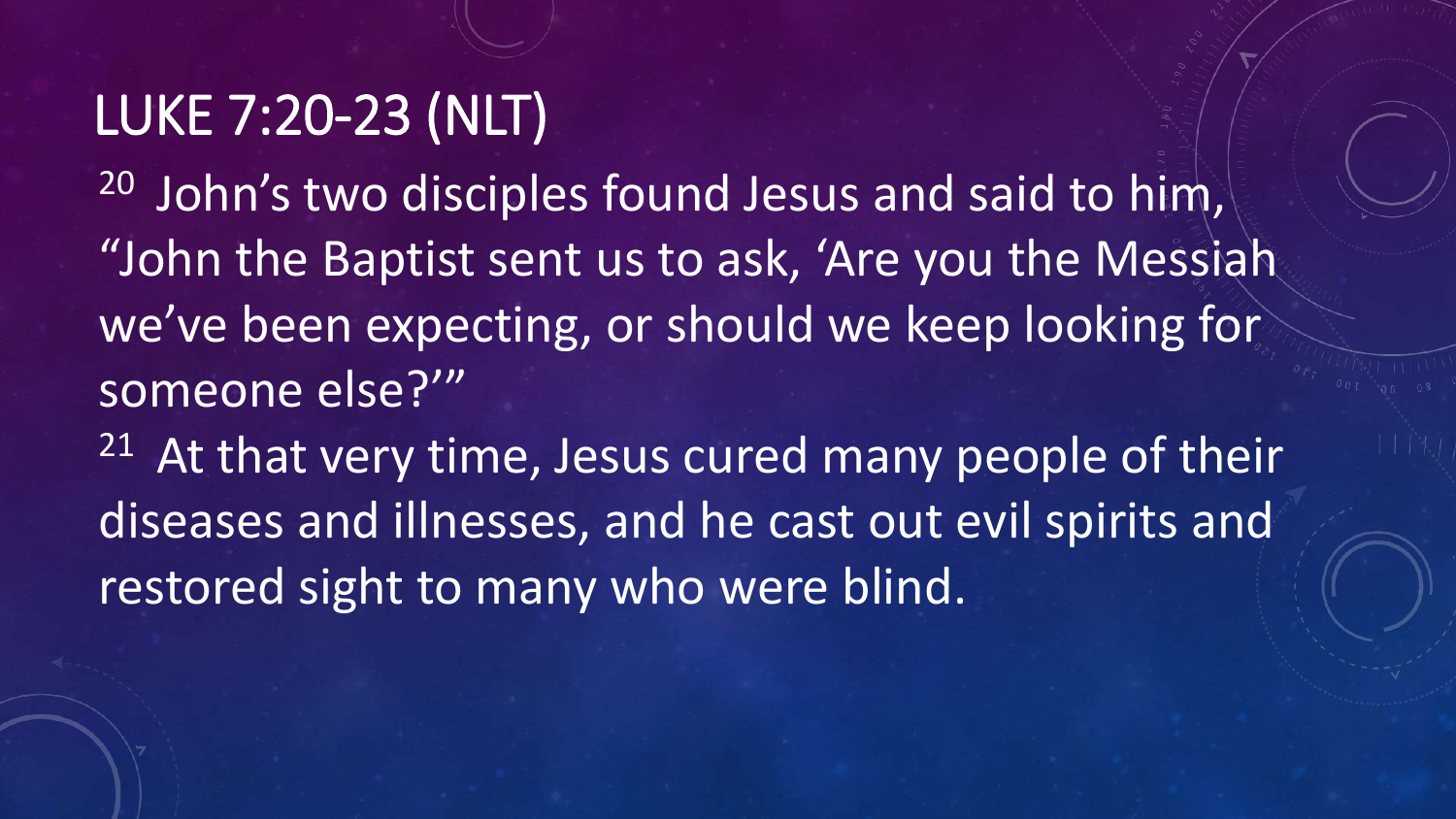#### LUKE 7:20-23 (NLT)

<sup>22</sup> Then he told John's disciples, "Go back to John and tell him what you have seen and heard—the blind see, the lame walk, the lepers are cured, the deaf hear, the dead are raised to life, and the Good News is being preached to the poor. <sup>23</sup> And tell him, 'God blesses those who do not turn away because of me.'"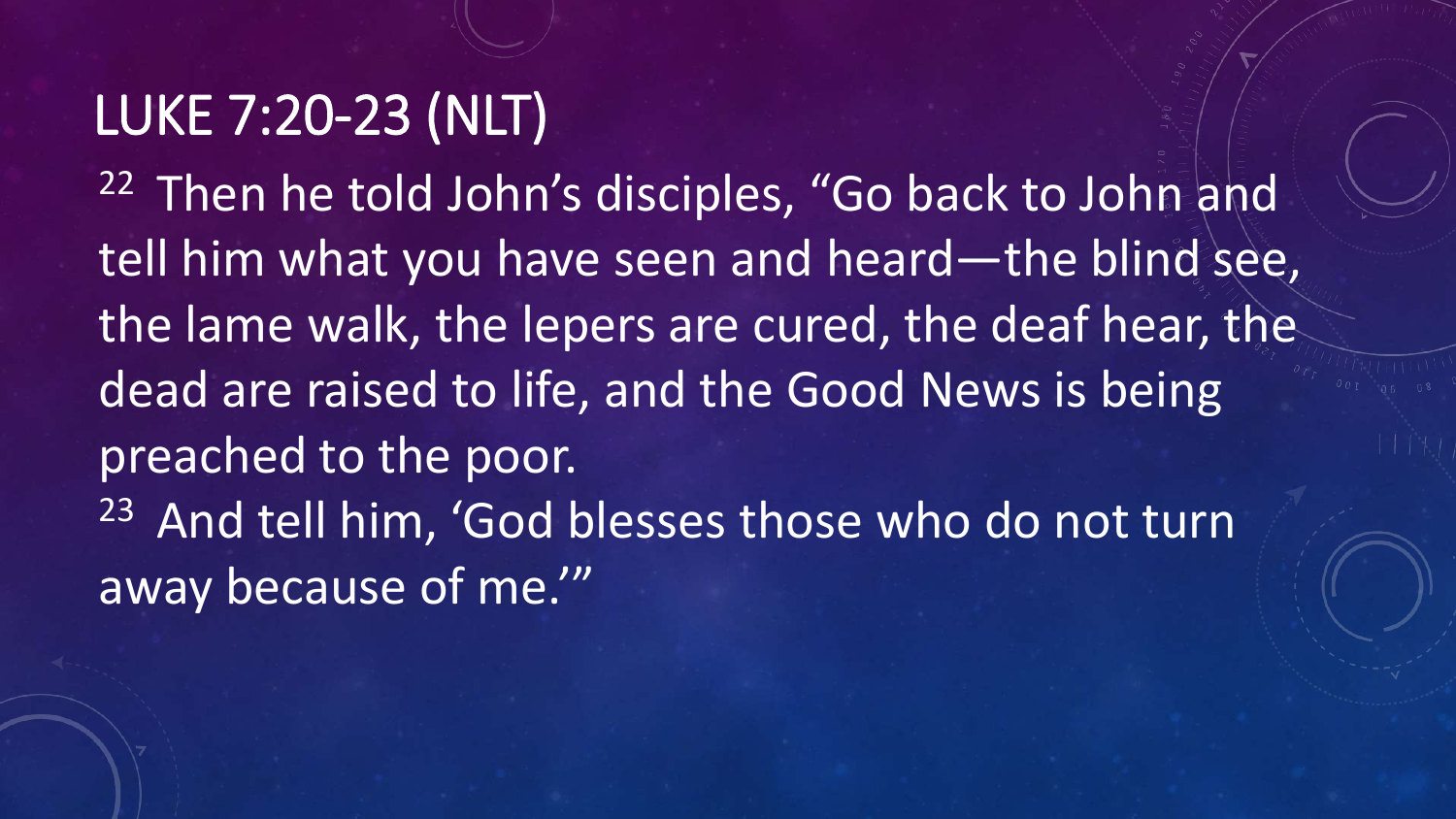THE RESURRECTION: 1.Splits History – B.C. / A.D. 2.Validates Jesus' Identity 3.Ensures There is Life After Death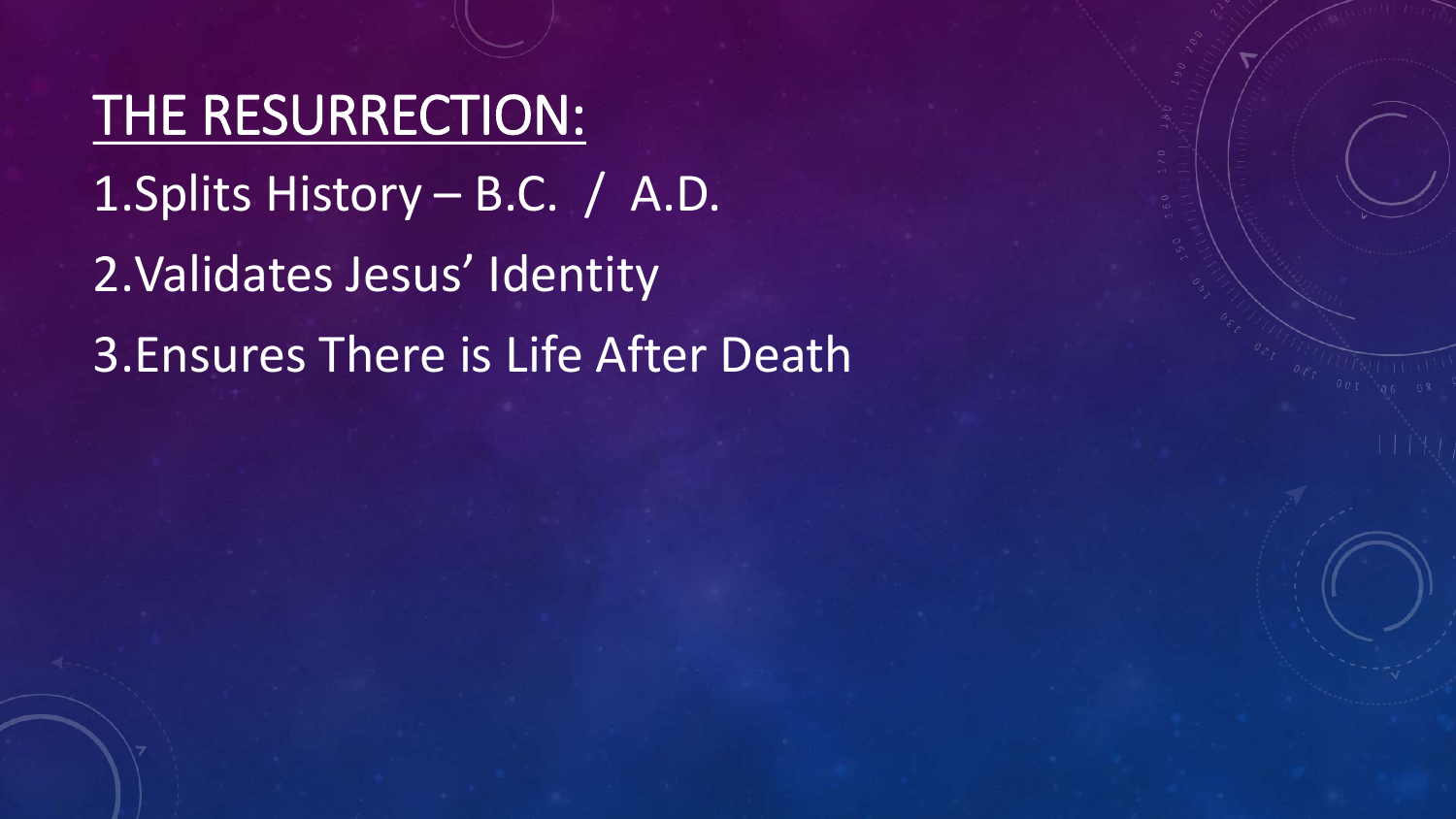## 1 CORINTHIANS 6:14 (NLT) <sup>14</sup> And God will raise us from the dead by his power, just as he raised our Lord from the dead.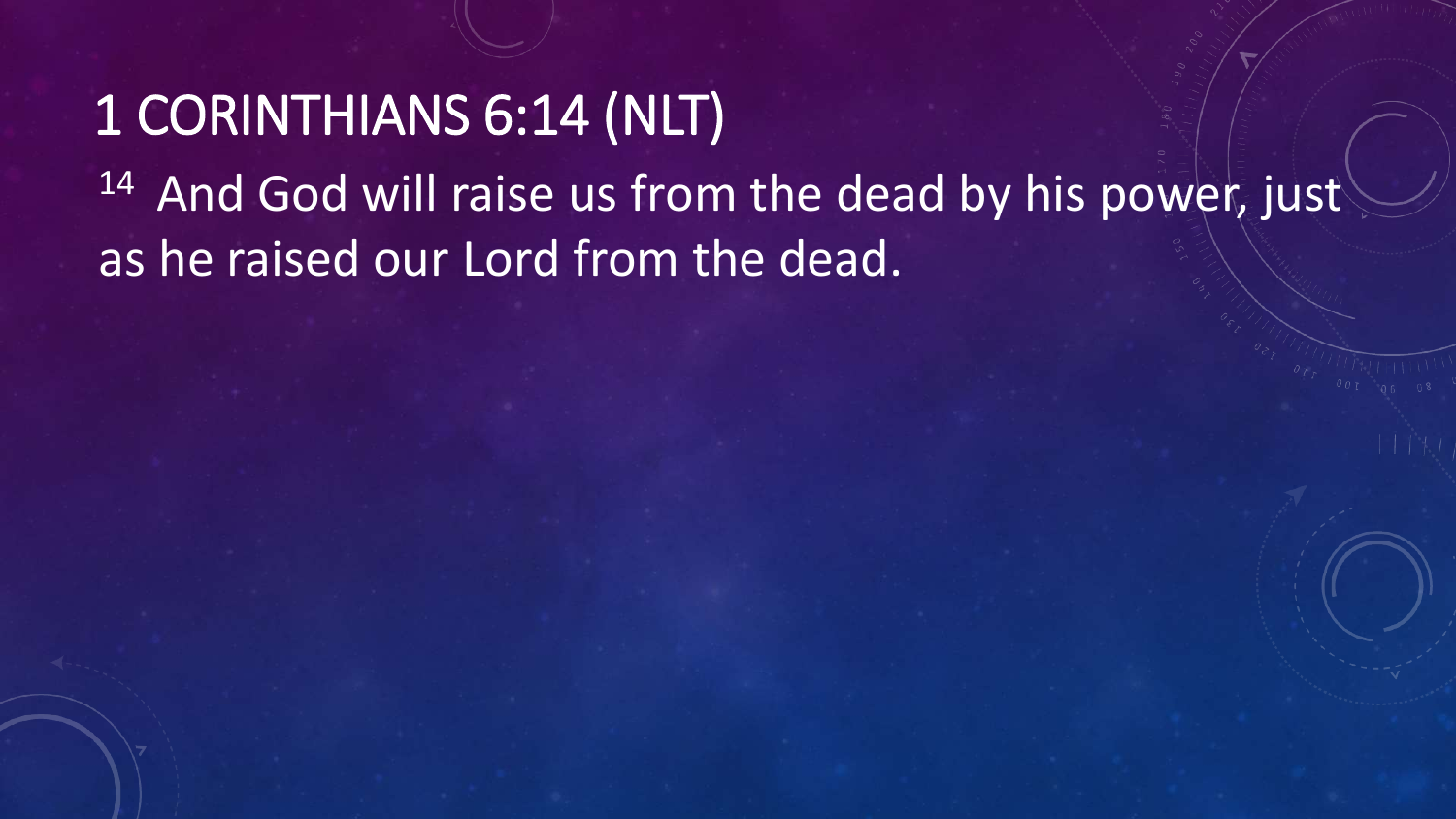#### HEBREWS 2:14-15 (NASB77)

<sup>14</sup> Since then the children share in flesh and blood, He Himself likewise also partook of the same, that through death He might render powerless him who had the power of death, that is, the devil; 15 and might deliver those who through fear of death were subject to slavery all their lives.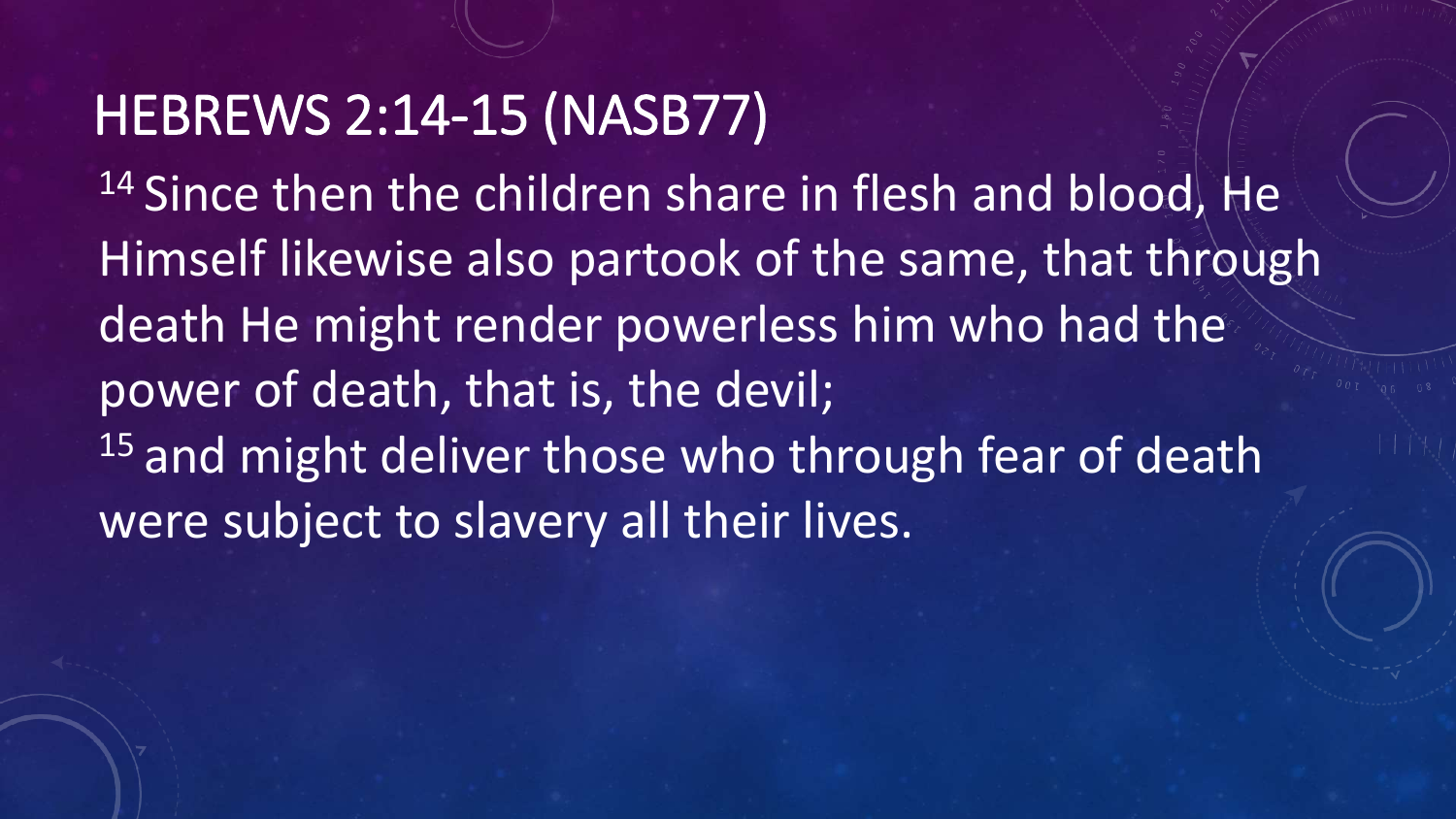2 TIMOTHY 1:10B (NASB77) 10 ... who abolished death, and brought life and immortality to light through the gospel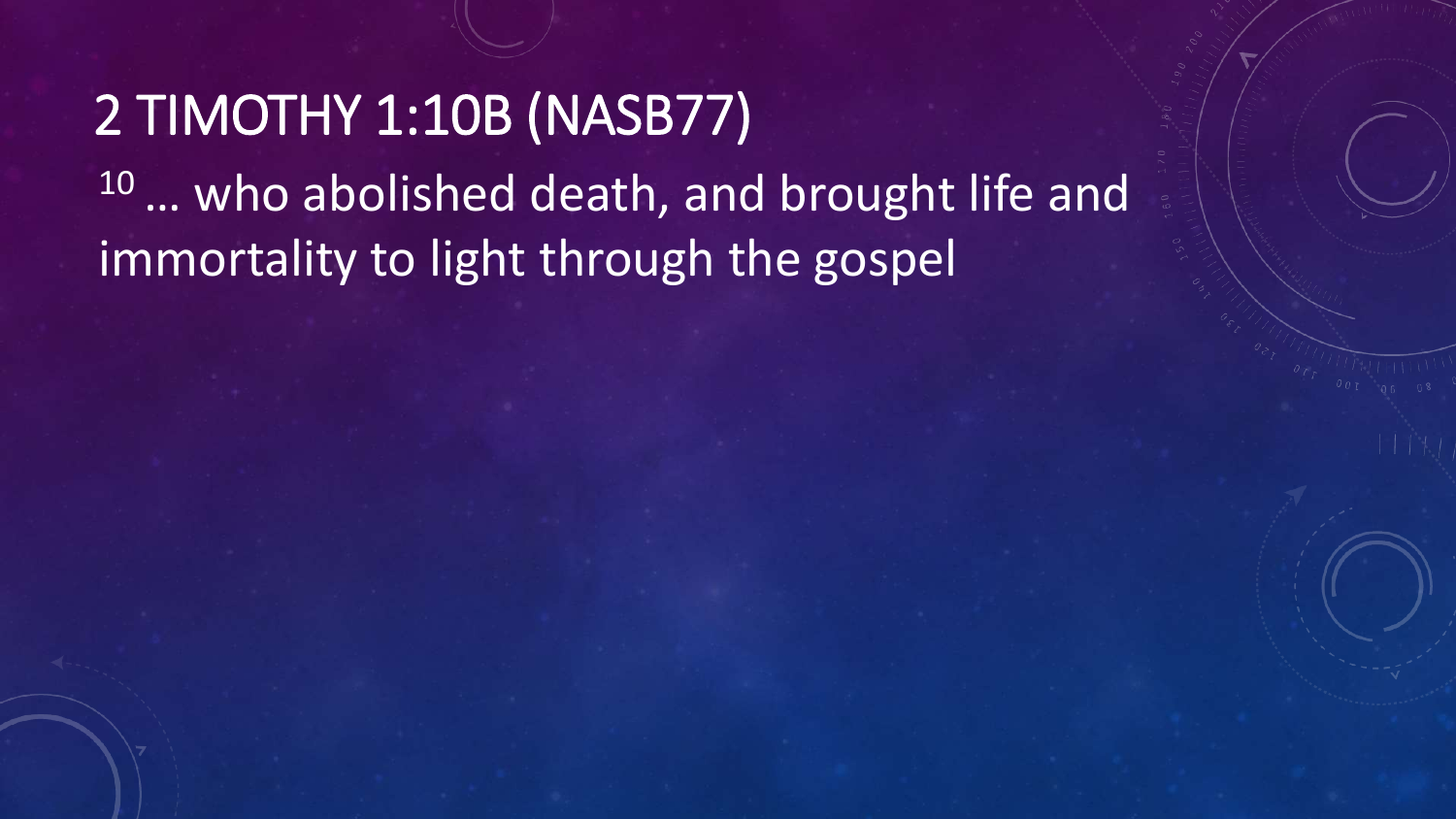THE RESURRECTION: 1.Splits History – B.C. / A.D. 2.Validates Jesus' Identity 3.Ensures There is Life After Death 4.Demonstrates that Jesus is the Only Way to God 5.Demands that Each Individual Make a Decision Regarding Him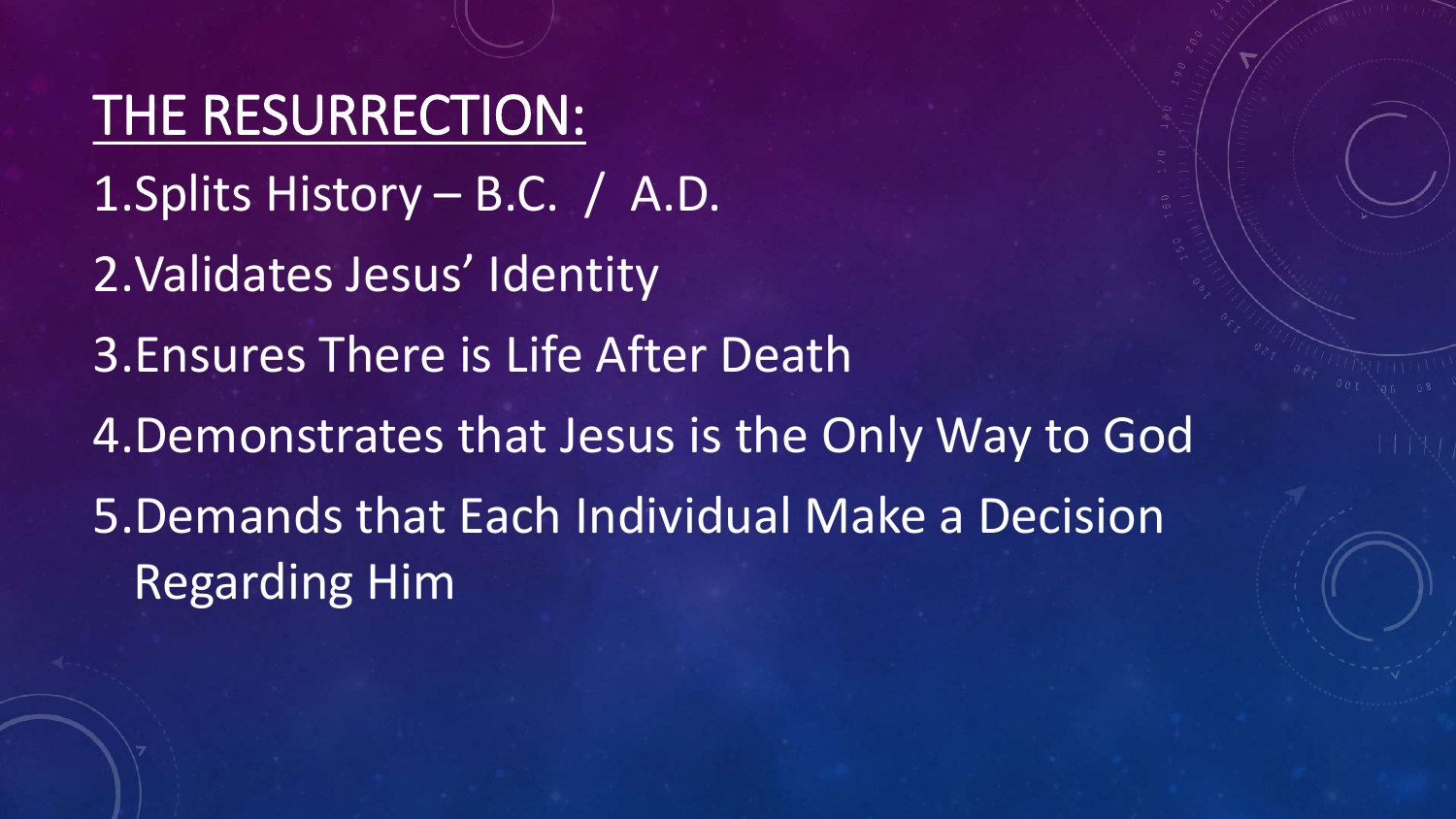### ACTS 17:30-32 (NLT)

<sup>30</sup> "God overlooked people's ignorance about these things in earlier times, but now he commands everyone everywhere to repent of their sins and turn to him.  $31$  For he has set a day for judging the world with justice by the man he has appointed, and he proved to everyone who this is by raising him from the dead." 32 When they heard Paul speak about the resurrection of the dead, some laughed in contempt, but others said, "We want to hear more about this later."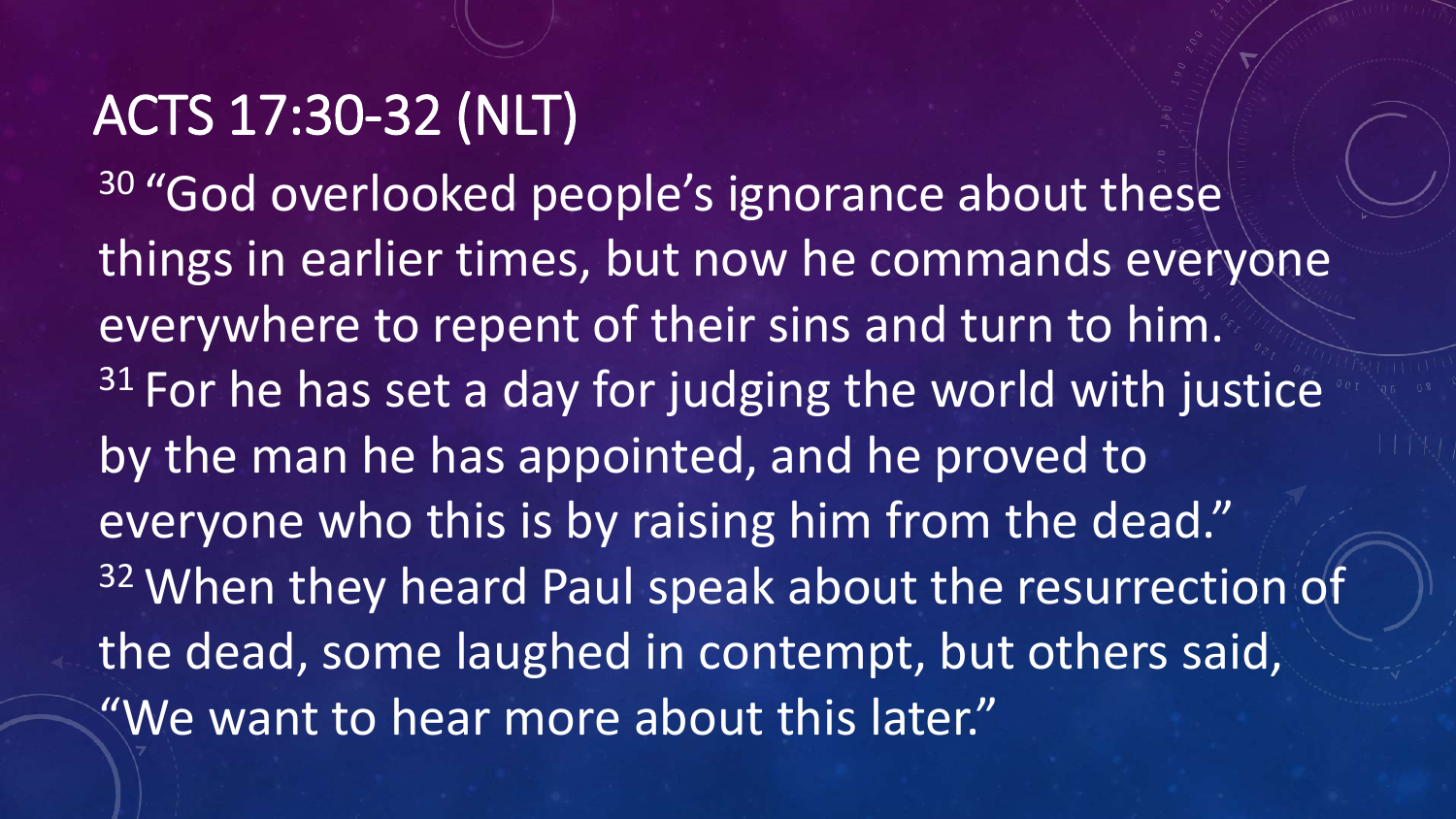THE RESURRECTION: 1.Splits History – B.C. / A.D. 2.Validates Jesus' Identity 3.Ensures There is Life After Death 4.Demonstrates that Jesus is the Only Way to God 5.Demands that Each Individual Make a Decision Regarding Him 6.The Resurrection Power of Jesus Lives in Those Who Receive Him